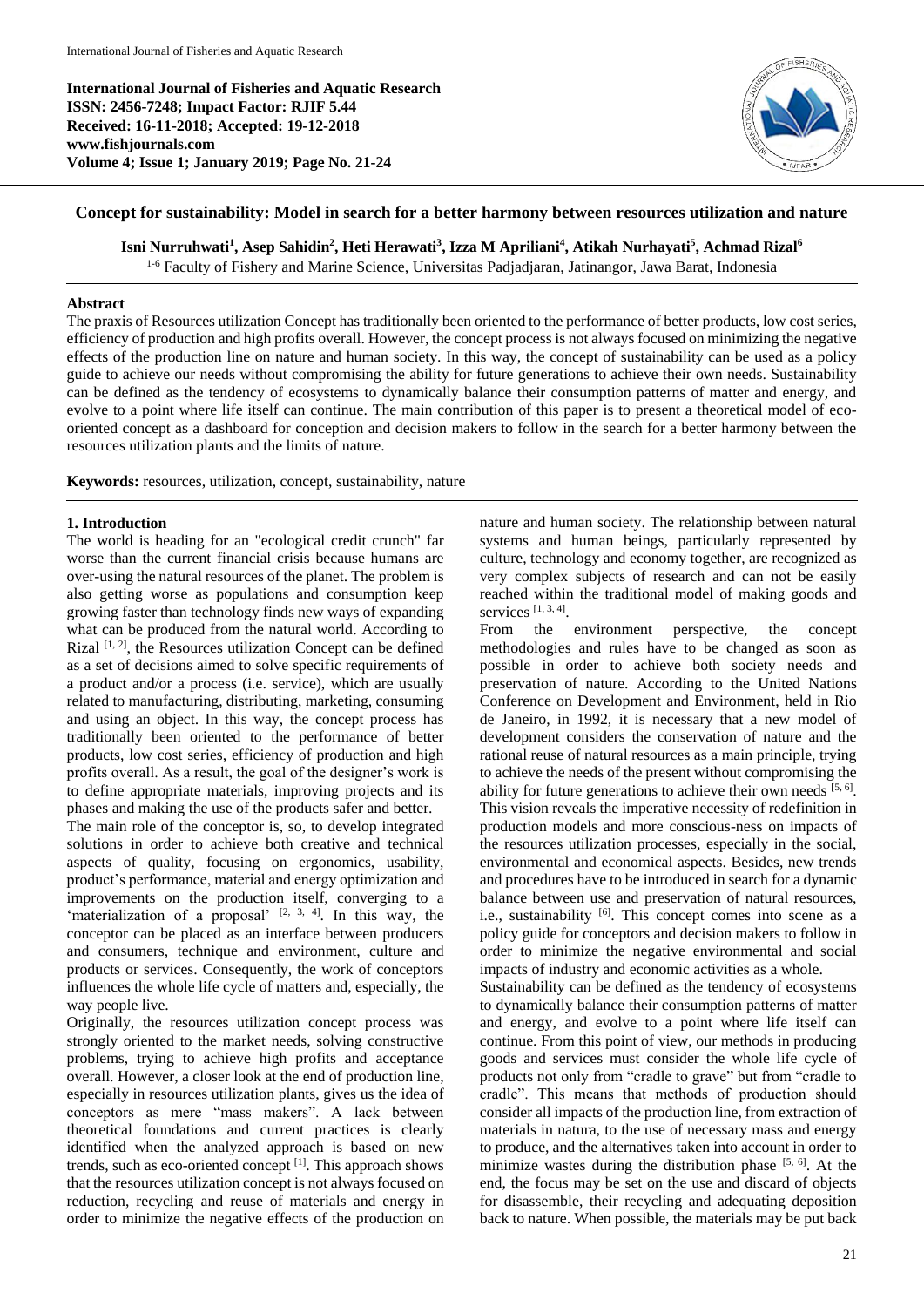to production line, starting a second product life cycle.

#### **2. Trends in search for sustainability**

The means by which the human society can deliberately and rationally approach and maintain a desirable carrying capacity, based on continued economic, cultural and technological evolution was defined by Rizal [1, 2, 6] as a new trend of research called Resources utilization Ecology. This method can be seen as a theoretical background to conceptors in search for sustainable practices. According to the authors  $[1, 6, 7]$ , a full consideration of Resources utilization Ecology must include the scope of economic activity and consumer behavior, once they both impact natural systems in different scales. Within the resources utilization ecology, two important methodologies can be identified as evolutionary approaches for the concept process:

- a. Concept for Environment; and
- b. Concept for Sustainability.

### **2.1 Concept for Environment**

The Concept for Environment (CFE) methodology plays a

very important role when associated to sustainable production models, considering the product development as an integrated system where every decision influences the whole process and results in different impacts on the environment. The CFE can be defined as a process of concept that takes into account the environmental performance (i.e. producing without damaging) of products from the very beginning of the project, focusing on optimization of mass and energy flows during the life cycle of matters and especially characterizing an efficient use of materials, techniques and manufacturing procedures in order to achieve the goals of the market and at the same time minimizing the negative residues and damages on human society and nature as well. The CFE consists basically on technological innovations and methodological proceedings that are aimed to help the conceptors and decision makers to produce goods and services economically viable and ecologically friendly. The Figure 1 shows The net result is that a re-enforcing cycle is set trapping more and more of the rural population in poverty, food insecurity and in the degradation of natural resources (see Figure 1).



**Fig 1:** Poverty, Food Insecurity and Natural Resources Degradation Trap [8]

Thus, improving the natural resources base is central to any effort to arrest this "vicious cycle" and improve the productivity of small-scale farmers, who constitute the largest group of people below the poverty line. The current extension programme, however, relies on the "intensified package approach" and is primarily focused on accelerating production, using fertilizer and improved seed, irrespective of farmers capacity and agro-ecological zones. This has been unprofitable to farmers and inadequate to address the core of the problems faced by most resource-poor farmers as shown in Figure 1. In order to address this, it is vital to go beyond narrow technical treatment of specific sectoral areas and adopt a broader thematic framework (that cuts across various disciplines) that would bring the integration of key sectors to generate a positive synergy to reverse the downward spiral.

According to Baek et.al. <sup>[9]</sup> and <sup>[10]</sup>, there are three phases on the CFE process: (1) inventory analysis, (2) impact analysis, and (3) improvement analysis. At first, the detailing of product needs and characteristics is done, identifying the environmental aspects that can make the product greener or not. During this phase, several tests must be done in order to

verify mass and energy flows, material quality and production conformities that effectively contribute to a greater environmental performance. Second, the impact analysis process is proceeded, when the data are aggregated in eco-indicators (i.e. information systems with certain data that allow the decision makers to act in conformity with sustainable practices) that face the possible consequences of the process outside the resources utilization plant, especially those related to society and nature. At last, the improvement analysis process is done, when the conceptors and decision makers elect priorities and necessary changes in order to perform low costs, concept innovation and eco-friendly improvements overall. Previous explanation shows a check list of CFE presented by [10] based on preliminary studies of [9] .

# **2.2 Concept for Sustainability**

According to  $[10]$  and  $[11]$ , the concept of Concept for Sustainability (CFS) is strongly related to the capacity of promoting production systems that can respond to some social and environmental requirements in their products using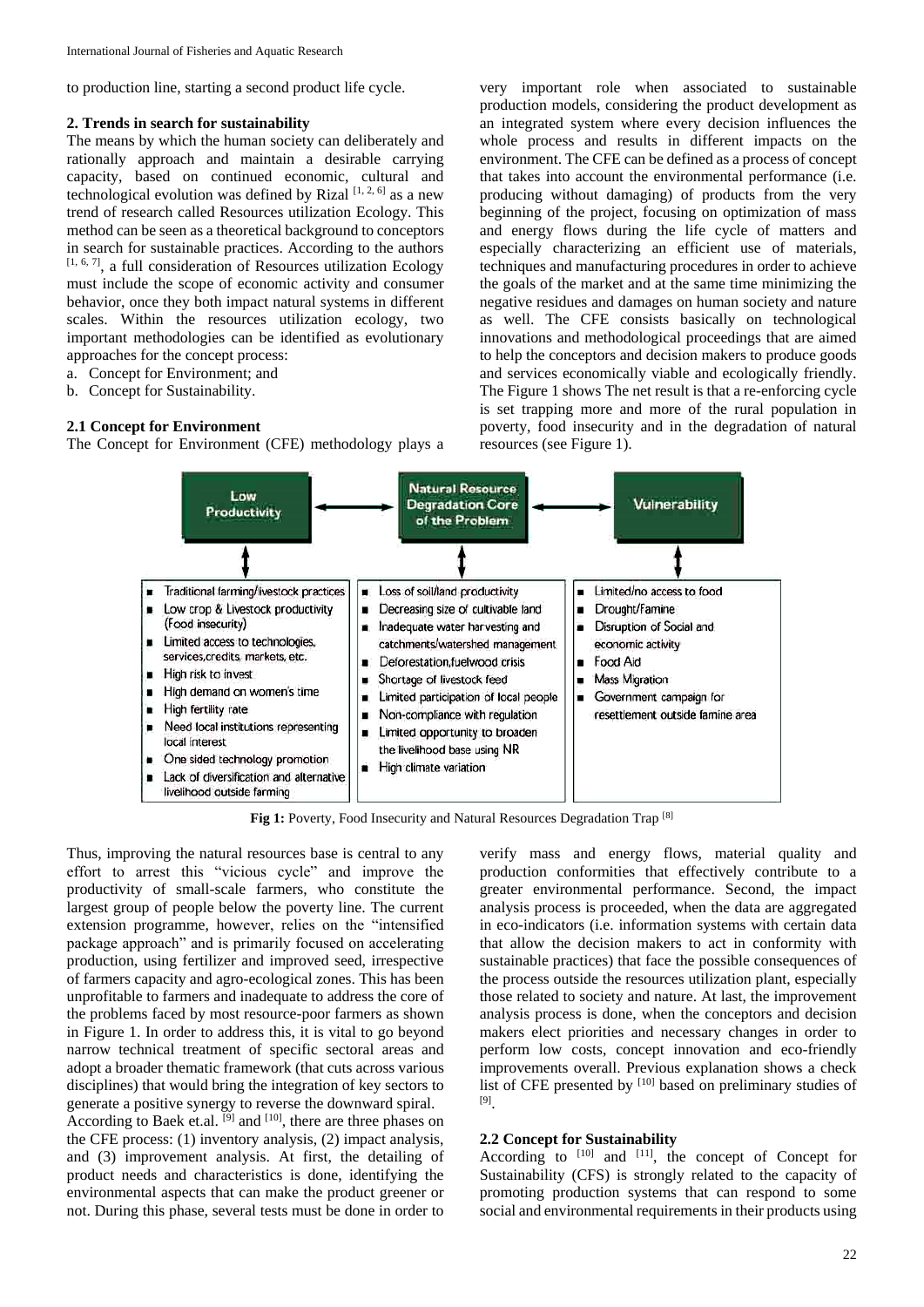as less natural resources as possible, in comparison to the current patterns. In these terms, the conceptors and decision makers have to coordinate every product, service and communication that can contribute to clarify the concept alternatives and technical solutions in order to attend social and cultural innovations. The method also considers the life cycle of matters and its impacts on human and natural systems, but assumes that new behavior patterns are taking place over the market in a point that consumers demand from producers much more conformity with environmentally sustainable, socially acceptable and culturally attractively ideas.

The CFS is aimed to offer efficiency to the concept process, focusing on reduction of materials, choosing the right and eco-friendly source of energy, optimizing and giving more lastingness capacity for products and especially concepting disassemble facilities from the very beginning of the project. [10, 11] have presented four important phases to implement the CFS: (1) reconcept, (2) upgrading, (3) new consumption patterns, and (4) sustainability.

The first and the second phases are normally integrated and can be placed together, depending on the route planning of both production lines and social demands. The redesign phase is basically focused on technological innovations and does not demand changes in social and consumption patterns. The role of the conceptor is to define strategies in conformity to the LCA, design products that attend the concepts of reducing, reuse and recycle. The phase of upgrading is focused on information, once is based on services and goods that are clearly eco-oriented. This means that the new proposals of green products are already recognized as valid and accepted by market and society. Innovations here represent strong ecological criteria and may be done progressively, demanding some behavioral changes in consumption patterns. From this point on, the participation of the society is crucial, which plays a definitive role in the search for sustainability, once is still difficult nowadays to introduce ecologically friendly products in market  $[9, 10]$ . The next phase, as the title itself says, demands new consumption patterns to be consolidated. It is focused on behavior and proposes sustainable practices in terms of living, buying, reusing, recycling, etc. The environmental aspects are the centre of the design project and the decisions must include new alternatives of making products, new materials, new strategies and better results for both production and nature [10, <sup>11]</sup>. Despite of the fact that changing is always difficult and takes time, this represents the higher step to achieve sustainability as a whole. The last phase is naturally to maintain new scenarios and sustainable life styles, which can only be possible within the cultural perspective of changing views.

The perspective of sustainability discusses new concepts of development. Changes must immediately occur in order to stop depletion of natural systems and jeopardize life itself. According to  $[12, 13]$ , main considerations are necessary to be done on three strategic topics in order to achieve sustainable practices: (1) population, (2) search for well-being, and (3) technological eco-efficiency. At this point, sustainable solutions reflect in one hand social demands of goods and services, and on the other hand a technological response of innovation  $[10, 12]$  have presented a graphic model to better visualize the relationship between the Cultural Changes and the Technological Innovations. Eco-redesign is presented as solutions that are positive for the environment but not enough

to be sustainable. According to  $[13, 14]$  the sustainability can only be achieved through new practices and trends that consider all aspects of natural and human systems themselves.

This idea signs some changes needed in order to achieve sustainability in different views, such as environment, society, ethics, culture, economy, etc. This strongly means changing the subject from technology through society and environment and vice versa. Urgent needs are signs of the times to show an example of this trend focusing the changes of perspective needed in resources utilization process in order to achieve sustainable practices [15, 16, 17].

Three main questions can be used as starting points when implementing an eco-oriented design programme: (1) in which ways does the company impact the environment?; (2) what exactly do these impacts represent to human society and nature?; and (3) how can the enterprise effectively improve its environmental performance?

These answers are normally used as part of a greater management strategy aimed to solve unconformities in production line and to work as a check list for conceptors and decision makers to follow in search for a better harmony between the resources utilization processes and the viability of life itself. In this context, CFE and CFS strategies are important tools to achieve sustainability, once both methodologies contribute to form a new pattern of industry with recycled materials, and a rational and adequate use of energy to develop efficient products and eco-friendly as well.

#### **3. Conclusions**

This paper analyzes some concepts and methodologies such as Concept for Environment and Concept for Sustainability associated to the work of conceptors within the sustainable development context. The idea is to better understand the ways, in which conceptors should act in order to achieve sustainability in different views, such as environment, society, ethics, culture, economy, etc.

Using these views as a starting point, some reflections on ecooriented concept are presented. The main contribution of this paper is to present a theoretic model of eco-oriented concept and to suggest concept alternatives as a dashboard for conceptors and decision makers to follow in the search for a better harmony between the resources utilization process and the respect for nature and its limits.

Although several methodologies on conceptor's work have been published until now, more studies need to be carried out to consolidate eco-oriented concept through the definition of a new behavioral pattern for conceptors, which is an open approach yet. The concepts presented in this paper are part of a greater project of research aimed to link concept strategies (e.g. CFE and CFS) within the sustainable development context. The authors are opened to suggestions and comments that can contribute to achieve this common goal.

#### **4. Acknowledgement**

The authors wish to thank Faculty of Fishery and Marine Science, Universitas Padjadjaran which support the study through Research Joint Program.

#### **5. References**

- 1. Rizal A. Science and policy in the coastal zone management. World News of Natural Sciences. 2018; 21:1-8.
- 2. Rizal A, Suryana AAH, Herawati H, Lantun PD, Izza